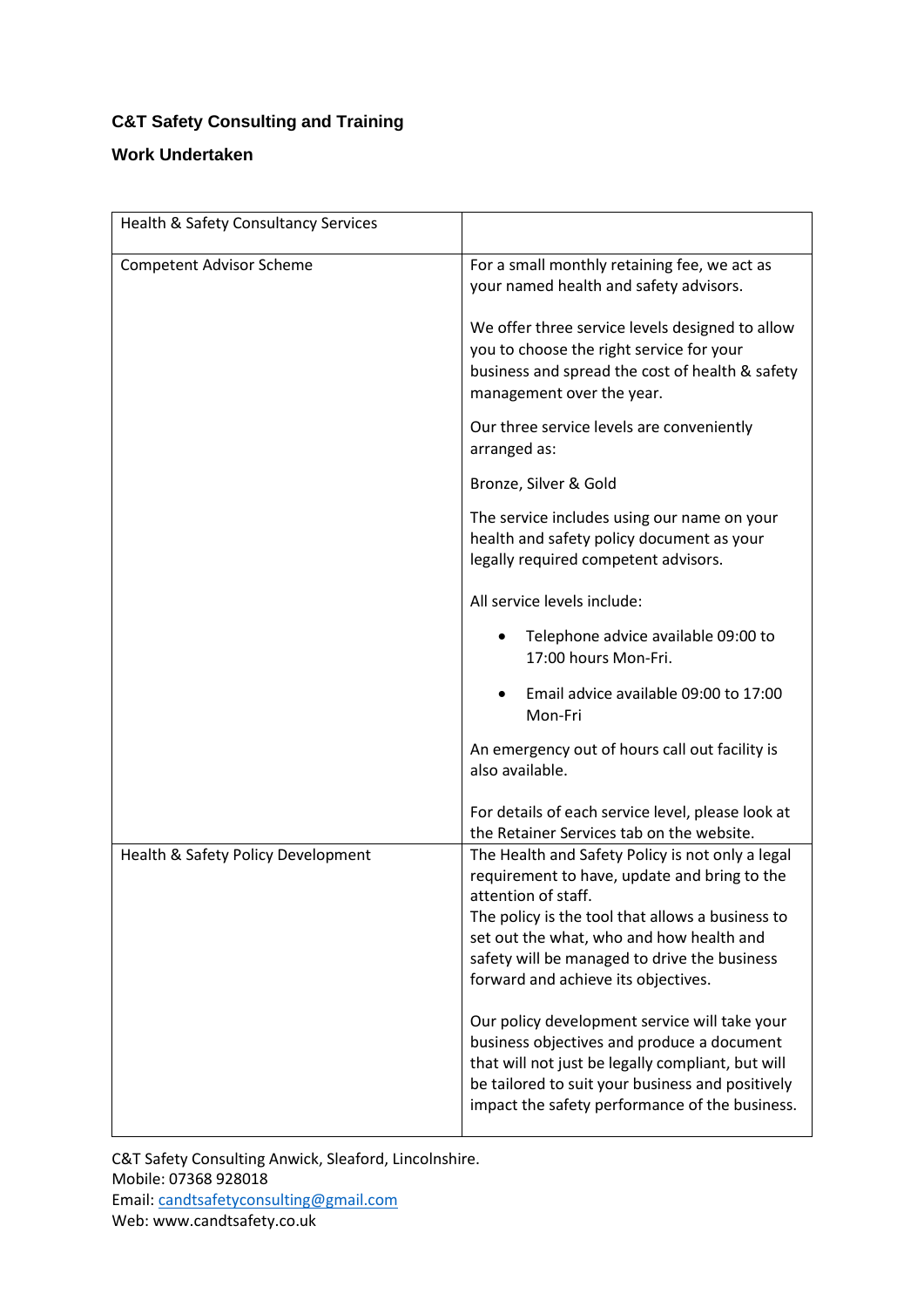| <b>Production of Risk Assessments</b> | If you have an existing policy we can review it in<br>light of the current business activities and with<br>the input of the most senior person in the<br>business, ensure it contains the specific values<br>and vision of that person so it becomes a tool<br>for continuous improvement and not just a<br>generic piece of paper.<br>Risk Assessments are a business's secret                      |
|---------------------------------------|------------------------------------------------------------------------------------------------------------------------------------------------------------------------------------------------------------------------------------------------------------------------------------------------------------------------------------------------------------------------------------------------------|
|                                       | weapon! Much maligned for being a paper<br>exercise, and something that just sits in a<br>folder, when in fact they are the best tool at<br>your disposal for making informed decisions<br>from a position of knowledge.<br>Our principal consultant Chris Pollington<br>CMIOSH has been carrying out Risk<br>Assessments since the term was first used in<br>health and safety legislation in 1992. |
|                                       | We can produce risk assessments for you that<br>are based on a particular work area or a specific<br>task. These will not be just a generic copy and<br>paste exercise, they will be based upon your<br>specific business activities.                                                                                                                                                                |
| <b>CDM Services</b>                   | Our principal consultant Chris Pollington<br>CMIOSH has been working with the<br><b>Construction Design and Management</b><br>Regulations since their conception in 1994.<br>Currently working to the CDM 2015 version<br>Chris has extensive knowledge of the<br>requirements and advises large and small<br>clients on the requirements of the regulations.                                        |
|                                       | The CDM regulations are probably the least<br>well understood regulations that affect<br>businesses today, very often we find that the<br>roles have not been carried out effectively, the<br>knock on effect of this could be an accident, but<br>most often it results in a process that is not<br>efficient and adds cost, CDM managed well will<br>reduce lots of the hidden cost.               |
|                                       | Did you know? The CDM regulations applies to<br>all construction activities even those lasting just<br>a few hours. To ensure your business is<br>compliant ask us for a review of your processes.                                                                                                                                                                                                   |
|                                       | Did you know? If you are having any<br>construction work carried out on your own<br>home (other than DIY), you are a domestic                                                                                                                                                                                                                                                                        |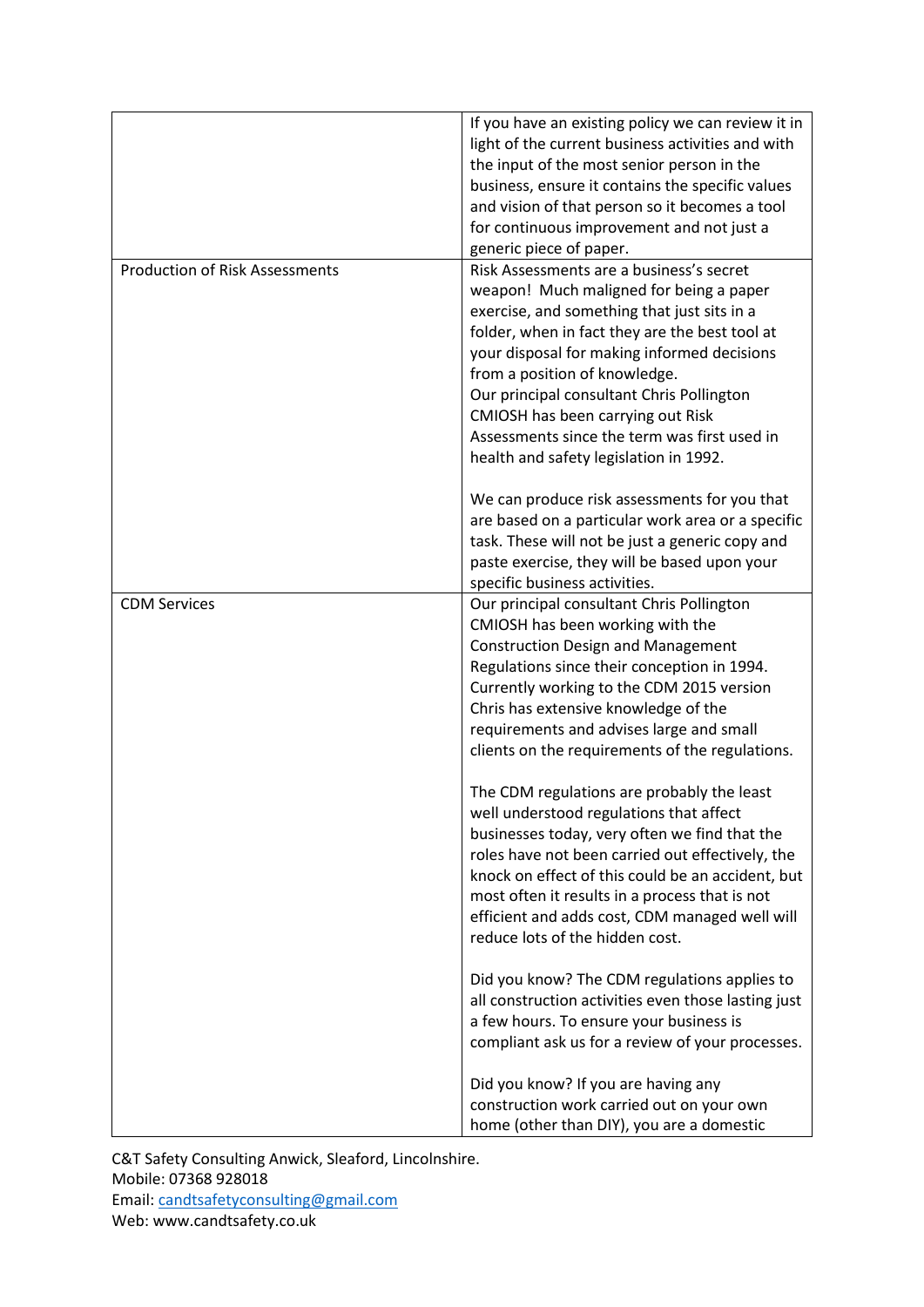|                                        | client under CDM and have specific<br>responsibilities, speak to us to understand how<br>we can help you to ensure you are legally<br>compliant.                                                                                                                                                                        |
|----------------------------------------|-------------------------------------------------------------------------------------------------------------------------------------------------------------------------------------------------------------------------------------------------------------------------------------------------------------------------|
|                                        | If you are an organisation that uses the CDM<br>regulations as part of your business, we can<br>undertake a review of the processes to ensure<br>legal compliance.                                                                                                                                                      |
|                                        | We often work as client advisors on projects<br>involving CDM ensuring that the client is getting<br>value for money for the CDM fees they are<br>paying. We also undertake the collation of the<br>legally required pre-construction information<br>that the client is legally required to produce on<br>all projects. |
| Health & Safety Audits and Inspections | Audits and inspections are two different things,<br>but there is often confusion over the two.                                                                                                                                                                                                                          |
|                                        | Inspections are a proactive process that looks<br>for unsafe acts and unsafe conditions, these<br>two items often combine and an accident<br>occurs, the inspection process is carried out on<br>a timescale based upon risk, so low risk areas<br>maybe monthly, but higher risk areas daily or<br>weekly.             |
|                                        | We can assist you in setting up an inspection<br>schedule and help with inspection checklist<br>development or we can come and carry out an<br>independent inspection on your behalf. We<br>often provide this service to clients in the<br>construction sector.                                                        |
|                                        | Audits are a very different thing to an<br>inspection, an audit is a process where the<br>organisations health and safety management<br>system is critically reviewed for compliance to a<br>known standard such as the HSE 65 model or<br>the accredited standards of OHSAS 18001 and<br>ISO45001.                     |
|                                        | If you do not follow any particular standard, it is<br>worth noting that you have a legal duty to<br>manage health and safety, one way to make it<br>easy and demonstrate compliance to this<br>requirement is to follow a particular standard,                                                                         |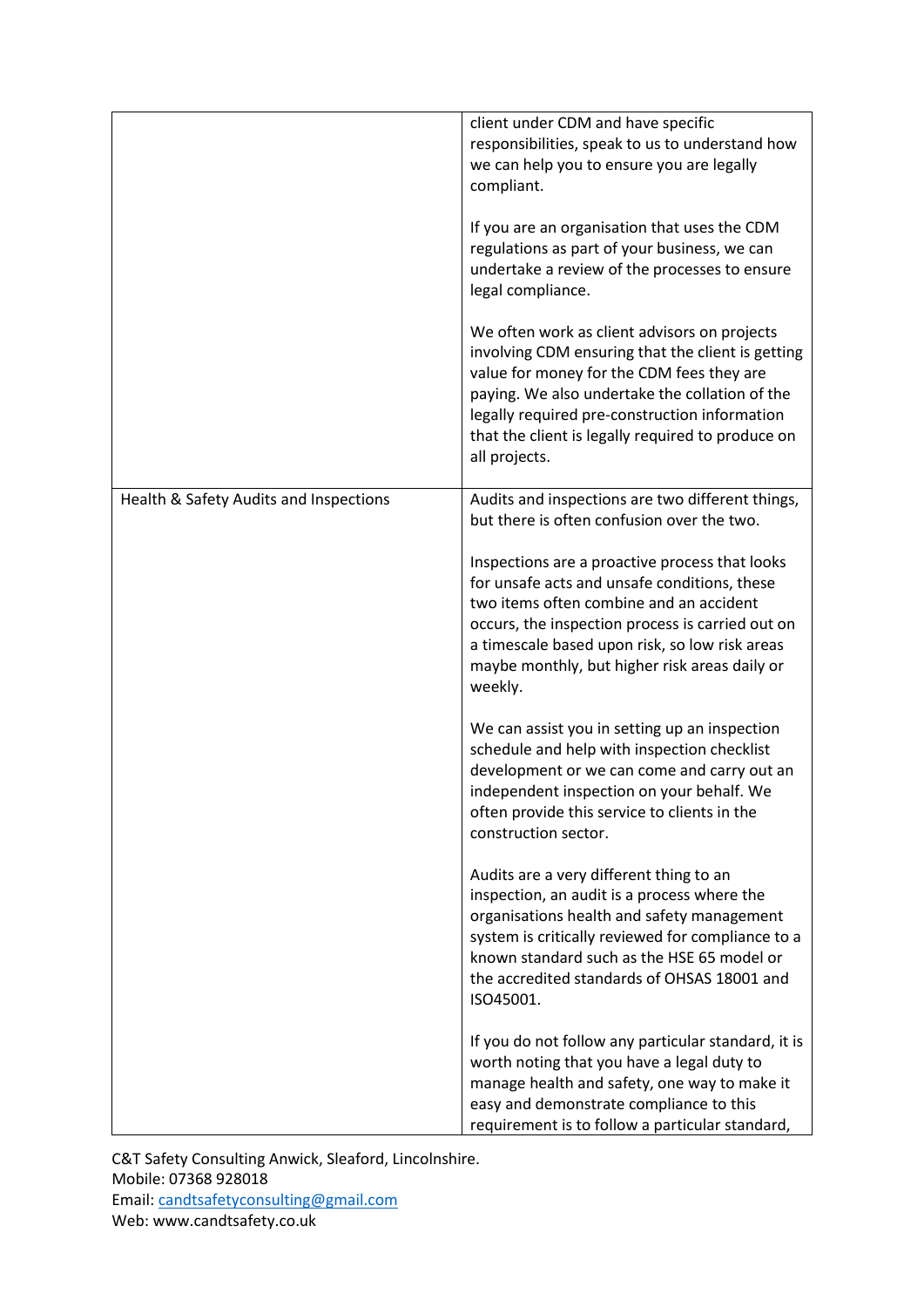|                              | also if the HSE were to visit they would judge<br>your business in light of their own standard<br><b>HSG65.</b><br>We can carry out audits on the HSG65 model<br>and help you align your business to that<br>particular standard. Our principal consultant<br>Chris Pollington CMIOSH MIIRSM, has recently<br>undertaken such an audit for Pinewood and<br>Shepperton film studios.                                                                       |
|------------------------------|-----------------------------------------------------------------------------------------------------------------------------------------------------------------------------------------------------------------------------------------------------------------------------------------------------------------------------------------------------------------------------------------------------------------------------------------------------------|
| <b>Fire Risk Assessments</b> | These are a legally required process that<br>applies to all organisations, the requirements<br>are to identify the "Responsible person" as<br>required by the Regulatory Reform Fire Safety<br>Order 2005. This person (normally the boss) has<br>to ensure that a suitable fire risk assessment is<br>carried out and appropriate systems are then<br>used to prevent fire starting, reduce fire spread<br>and protect the people who could be affected. |
|                              | We can undertake your fire risk assessments<br>and using the appropriate fire guidance<br>documents we can ensure your business and<br>workers are properly protected.<br>Did you know? that most companies that have                                                                                                                                                                                                                                     |
|                              | a significant fire event cease trading within fire<br>years of the event.                                                                                                                                                                                                                                                                                                                                                                                 |

| <b>Health and Safety Training Services</b> | At C&T Consultancy and Training we have the<br>ability to provide training at all levels within the<br>business in a variety of formats.                                                                                                                                       |
|--------------------------------------------|--------------------------------------------------------------------------------------------------------------------------------------------------------------------------------------------------------------------------------------------------------------------------------|
|                                            | We can undertake traditional classroom face to<br>face training on your site.                                                                                                                                                                                                  |
|                                            | We can also undertake virtual training using<br>media platforms such as Zoom; these are<br>particularly useful if you have staff in different<br>locations.                                                                                                                    |
|                                            | We also have some online learning short<br>courses, that are targeted on specific issues<br>such as ladder safety, manual handling etc.<br>These short courses allow the trainee to<br>undertake the session at a time that suits and<br>at a pace that suits their abilities. |